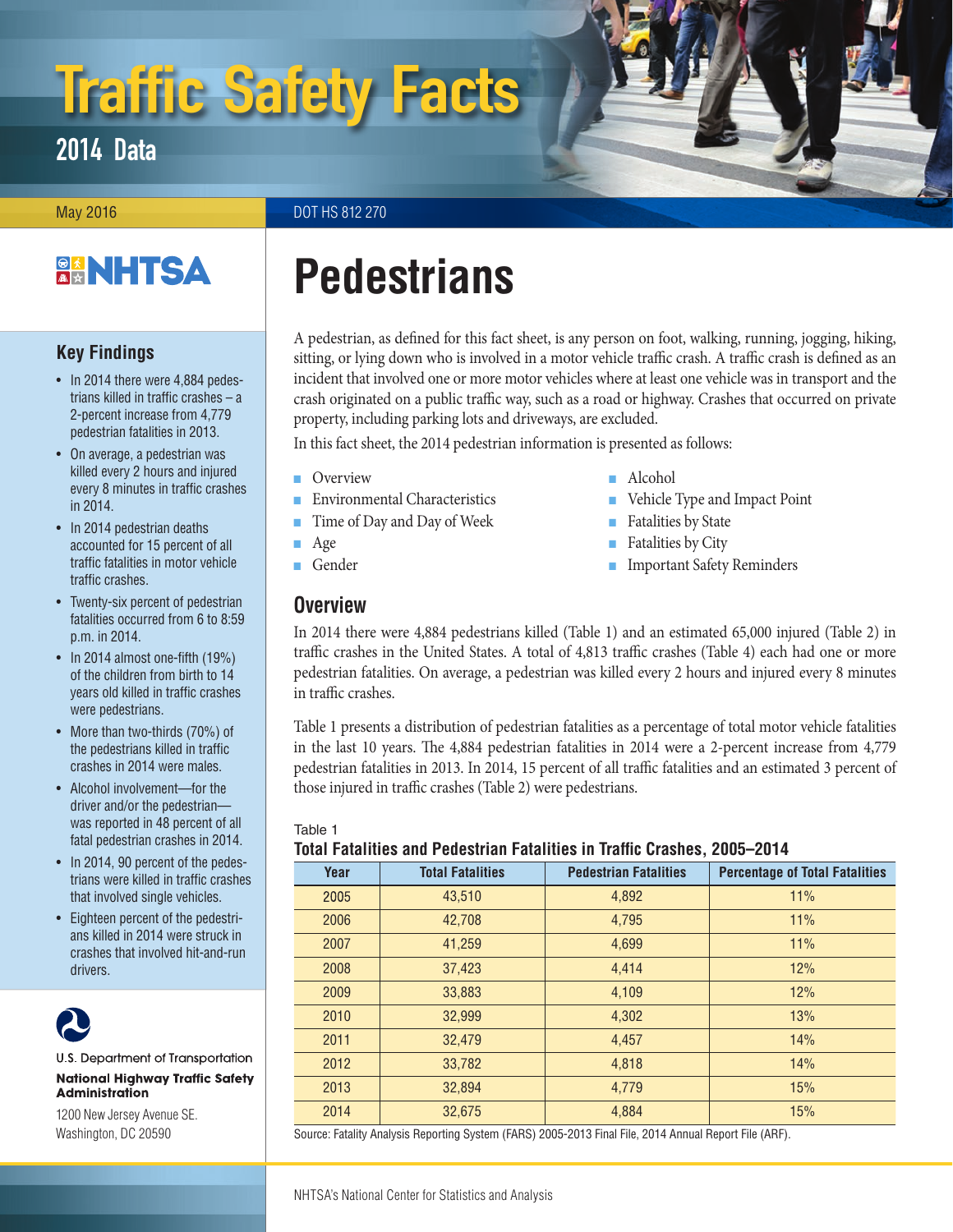## <span id="page-1-0"></span>**Environmental Characteristics**

Figure 1 contains information on four environmental characteristics (land use, pedestrian location, light condition, and time of day and season) where/when pedestrian fatalities occurred in 2014:

- More occurred in urban areas (78%) than rural areas (22%).<sup>1</sup>
- More occurred at non-intersections (71%) than at intersections (19%) for pedestrian location (10% was other locations such as parking lanes/zones, bicycle lanes, shoulders/roadsides, sidewalks, medians/crossing islands, driveway accesses, shareduse paths/trails, non-traffic way areas, and other).
- More occurred in the dark (72%) than in daylight (24%), dawn (2%), and dusk (2%).
- Time of day is divided into eight 3-hour time intervals starting at midnight, and season is defined by months:
	- For the winter months (January, February, and the following December), 34 percent of the pedestrian fatalities occurred from 6 to 8:59 p.m., followed by 18 percent from 9 to 11:59 p.m., and 13 percent from 3 to 5:59 p.m.
	- For the spring months (March to May), 27 percent of the pedestrian fatalities occurred from 9 to 11:59 p.m., followed by 20 percent from 6 to 8:59 p.m.
- For the summer months (June to August), 33 percent of the pedestrian fatalities occurred from 9 to 11:59 p.m., followed by 13 percent from midnight to 2:59 a.m. and 6 to 8:59 p.m.
- For the fall months (September to November), 31 percent of the pedestrian fatalities occurred from 6 to 8:59 p.m., followed by 19 percent from 9 to 11:59 p.m.

## <span id="page-1-1"></span>**Time of Day and Day of Week**

In Figure 2, time of day is divided into eight 3-hour time intervals starting at midnight, and day of week is defined as weekday (6 a.m. Monday to 5:59 p.m. Friday) and weekend (6 p.m. Friday to 5:59 a.m. Monday). To summarize the 2014 pedestrian fatalities:

- The highest total percentage (26%) occurred from 6 to 8:59 p.m., followed by 24 percent from 9 to 11:59 p.m.
- The lowest total percentage (5%) occurred from 9 to 11:59 a.m., followed by 6 percent from noon to 2:59 p.m.
- The highest weekday percentage (25%) occurred from 6 to 8:59 p.m., followed by 19 percent from 9 to 11:59 p.m.
- The highest weekend percentage (30%) occurred from 9 to 11:59 p.m., followed by 27 percent from 6 to 8:59 p.m.

#### Figure 1

#### **Percentage of Pedestrian Fatalities in Relation to Land Use, Pedestrian Location, Light Condition, and Time of Day and Season, 2014**



Source: FARS 2014 ARF.

Note: Unknown values were removed before calculating percentages.

\*Other includes parking lane/zone, bicycle lane, shoulder/roadside, sidewalk, median/crossing island, driveway access, shared-use path/trail, non-trafficway area, and other.

<sup>&</sup>lt;sup>1</sup> See the U.S. Census Bureau link to define urban and rural areas: [www.census.gov/geo/reference/ua/urban-rural-2010.html](http://www.census.gov/geo/reference/ua/urban-rural-2010.html)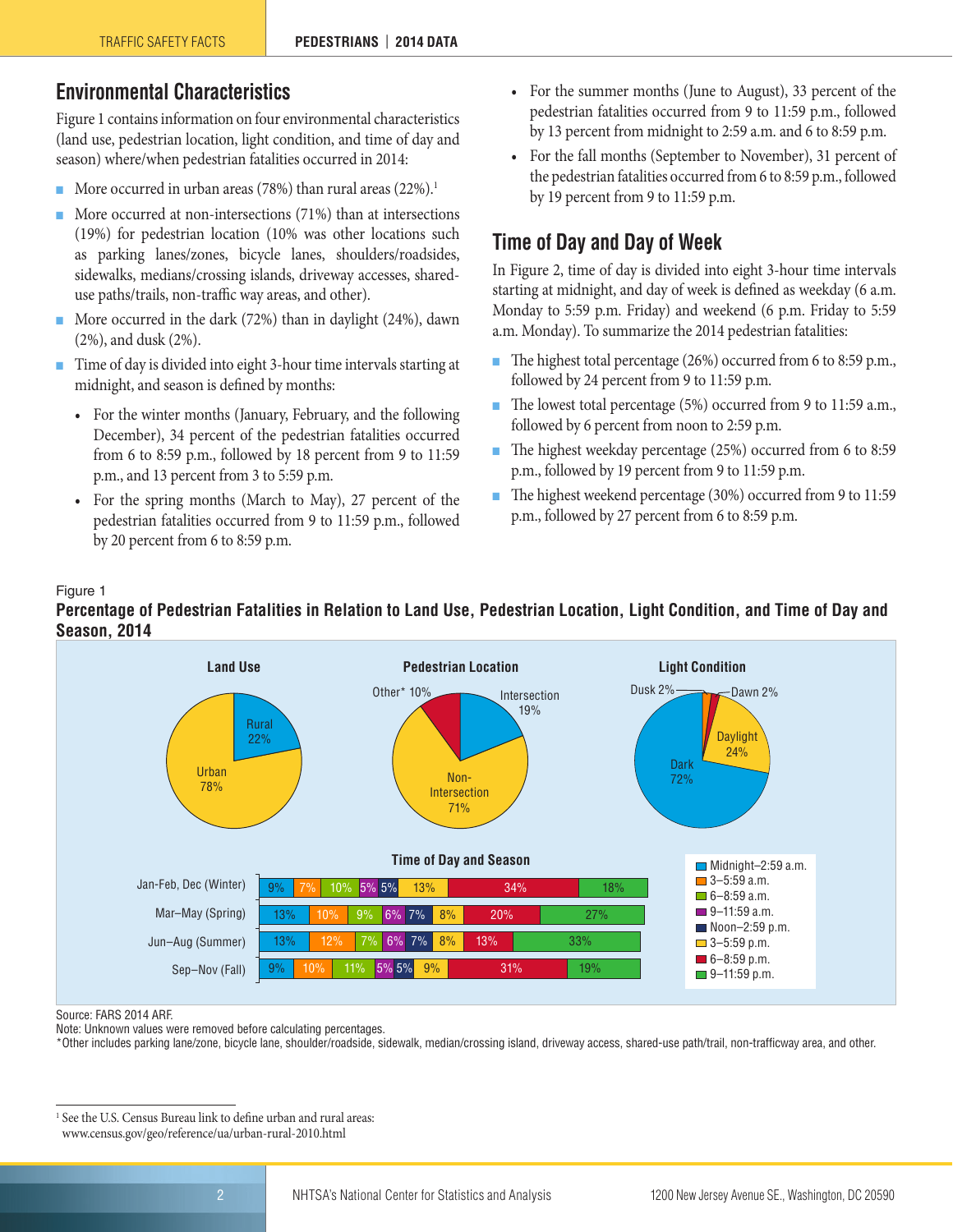## <span id="page-2-0"></span>**Age**

Table 2 contains two sections; the first section contains the number of pedestrians killed in 2014 by age group, and the second section contains the estimated number of pedestrians injured in 2014 by age group. For each age group, the percentage killed/injured is calculated as: the total number of pedestrians killed/injured divided by the total number of people killed/injured in motor vehicle crashes.

In 2014:

- The average age of pedestrians killed in traffic crashes was 47.
- The estimated average age of those injured in traffic crashes was 37.
- Over the past 10 years, the average age of those killed has remained almost unchanged with a slight increase from 45 to 47; the average estimated age of those injured has steadily increased from 32 to 37.
- Almost one-fifth (19%) of children 14 and younger killed in traffic crashes were pedestrians.
- Children 5 to 9 years old (5%) and 10 to 14 years old (5%) had the highest percentages of estimated pedestrians injured among the different age categories.
- Adults 60 to 64 years old had the highest percentage, 20 percent, of pedestrians killed among the adult population (390 of 1,976).
- Twenty percent of all pedestrians killed (979 of 4,884) and an estimated 11 percent of all pedestrians injured (7,000 of 65,000 after rounding) were 65 and older.

#### Figure 2 **Percentage of Pedestrian Fatalities, by Time of Day and Day of Week, 2014**



Source: FARS 2014 ARF.

\*Note: Weekday: 6 a.m. Monday to 5:59 p.m. Friday; Weekend: 6 p.m. Friday to 5:59 a.m. Monday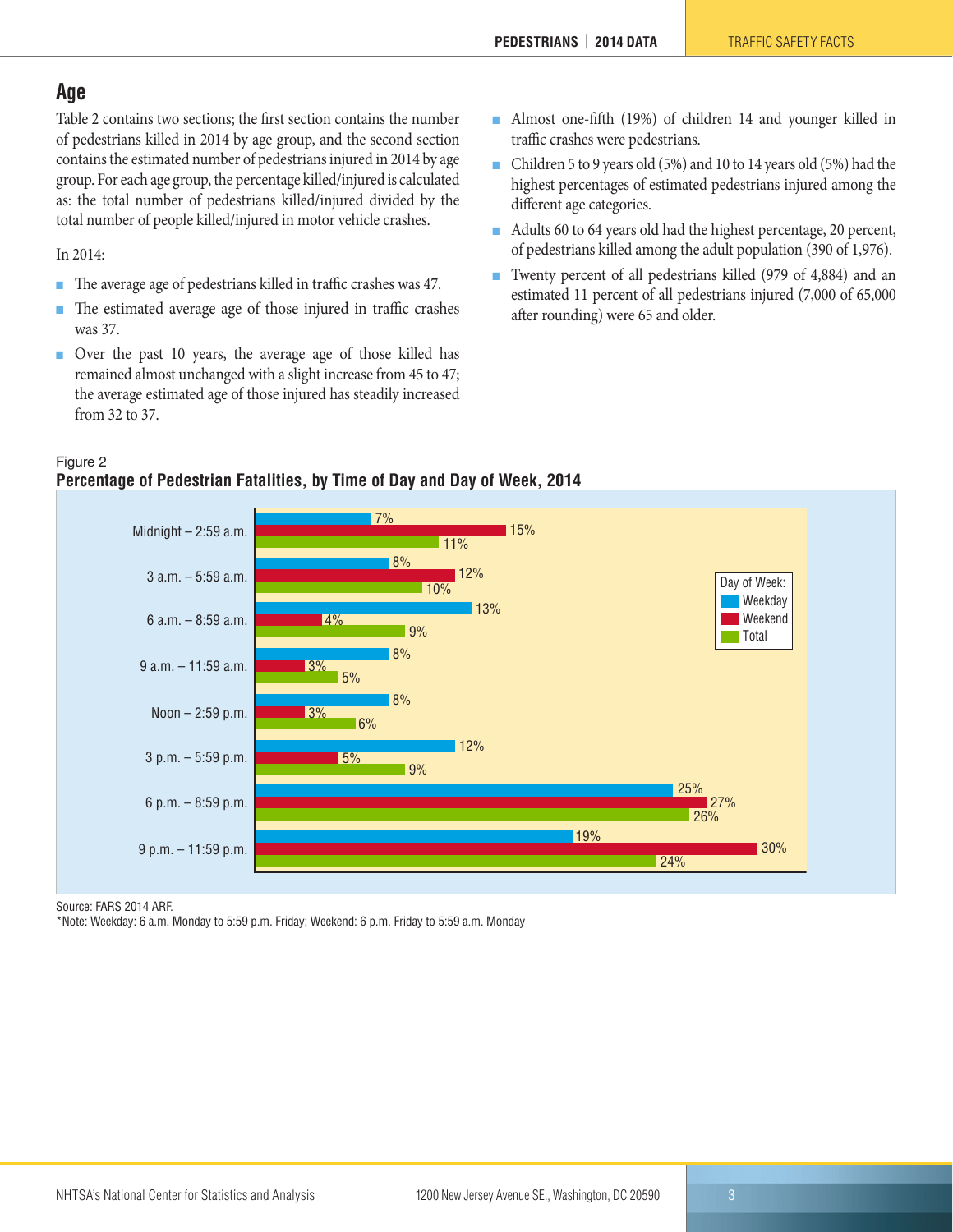#### Table 2 **Total Killed/Injured in Traffic Crashes and Pedestrians Killed/Injured, by Age Group, 2014**

| <b>Age Group</b><br>(Years) | <b>Total Killed</b>  | <b>Pedestrians</b><br><b>Killed</b> | <b>Percentage of</b><br><b>Total Killed</b> |
|-----------------------------|----------------------|-------------------------------------|---------------------------------------------|
| $5$                         | 340                  | 76                                  | 22%                                         |
| $5 - 9$                     | 350                  | 66                                  | 19%                                         |
| $10 - 14$                   | 380                  | 65                                  | 17%                                         |
|                             | 1,070                | 207                                 | 19%                                         |
| Children $( \leq 14)$       |                      | 226                                 | 9%                                          |
| $15 - 19$<br>$20 - 24$      | 2,425                |                                     |                                             |
| $25 - 29$                   | 4,047                | 405                                 | 10%                                         |
|                             | 3,250                | 340                                 | 10%                                         |
| $30 - 34$                   | 2,567                | 358                                 | 14%                                         |
| $35 - 39$                   | 2,155                | 297                                 | 14%                                         |
| $40 - 44$                   | 2,067                | 329                                 | 16%                                         |
| $45 - 49$                   | 2,196                | 360                                 | 16%                                         |
| $50 - 54$                   | 2,712                | 481                                 | 18%                                         |
| $55 - 59$                   | 2,414                | 461                                 | 19%                                         |
| $60 - 64$                   | 1,976                | 390                                 | 20%                                         |
| $65 - 69$                   | 1,517                | 253                                 | 17%                                         |
| $70 - 74$                   | 1,228                | 226                                 | 18%                                         |
| $75 - 79$                   | 1,107                | 197                                 | 18%                                         |
| $80 +$                      | 1,857                | 303                                 | 16%                                         |
| Seniors (65+)               | 5,709                | 979                                 | 17%                                         |
| Total*                      | 32,675               | 4,884                               | 15%                                         |
|                             |                      |                                     |                                             |
| <b>Age Group</b>            |                      | <b>Pedestrians</b>                  | Percentage of                               |
| (Years)                     | <b>Total Injured</b> | <b>Injured</b>                      | Total Injured <sup>+</sup>                  |
| $5$                         | 47,000               | 1,000                               | 3%                                          |
| $5 - 9$                     | 54,000               | 3,000                               | 5%                                          |
| $10 - 14$                   | 66,000               | 4,000                               | 5%                                          |
| Children $( \leq 14)$       | 167,000              | 8,000                               | 5%                                          |
| $15 - 19$                   | 229,000              | 8,000                               | 3%                                          |
| $20 - 24$                   | 306,000              | 7,000                               | 2%                                          |
| $25 - 29$                   | 252,000              | 6,000                               | 2%                                          |
| $30 - 34$                   | 208,000              | 5,000                               | 2%                                          |
| $35 - 39$                   | 170,000              | 3,000                               | 2%                                          |
| $40 - 44$                   | 177,000              | 4,000                               | 2%                                          |
| $45 - 49$                   | 172,000              | 4,000                               | 2%                                          |
| $50 - 54$                   | 172,000              | 5,000                               | 3%                                          |
| $55 - 59$                   | 148,000              | 6,000                               | 4%                                          |
| $60 - 64$                   | 115,000              | 3,000                               | 3%                                          |
| $65 - 69$                   | 81,000               | 3,000                               | 3%                                          |
| $70 - 74$                   | 56,000               | 2,000                               | 3%                                          |
| $75 - 79$                   | 39,000               | 1,000                               | 3%                                          |
| $80+$                       | 44,000               | 2,000                               | 4%                                          |
| Seniors (65+)               | 221,000              | 7,000                               | 3%                                          |

Sources: FARS 2014 ARF and National Automotive Sampling System (NASS) General Estimates System (GES) 2014.

\*Fatality totals include 87 total fatalities and 51 pedestrian fatalities of unknown age. † Percentages of total injured were calculated using total injured and pedestrians injured estimates before rounding.

Note: Injured totals may not equal sum of components due to independent rounding.

## <span id="page-3-0"></span>**Gender**

Table 3 contains two sections; the first section contains the number of pedestrians killed in 2014 by gender and age group, and the second section contains the estimated number of pedestrians injured in 2014 by gender and age group. For each gender and overall total by age group, the fatality/injury rate is calculated.

#### In 2014:

- More than two-thirds (3,411 of 4,884 or 70%) of the pedestrians killed in traffic crashes were males.
- The total male pedestrian fatality rate per 100,000 population was 2.17, which is more than double the rate for females (0.91 per 100,000 population).
- The total male pedestrian injury rate per 100,000 population was 22, compared with 19 for females.
- The total fatality rate for pedestrians 65 and older was 2.12 per 100,000 population. In 2014, people 65 and older made up 15 percent of the country's population.
- The highest four total pedestrian injury rates by age group were 15-19, 20-24, 25-29, and 55-59 (37, 31, 26, and 26 per 100,000 population, respectively).
- The female injury rates by age group for 15-19, 20-24, 30-34, 65-69, and 70-74 (49, 34, 23, 19, and 23 per 100,000 population, respectively) were higher than the male injury rates (26, 28, 22, 16, and 11 per100,000 population, respectively).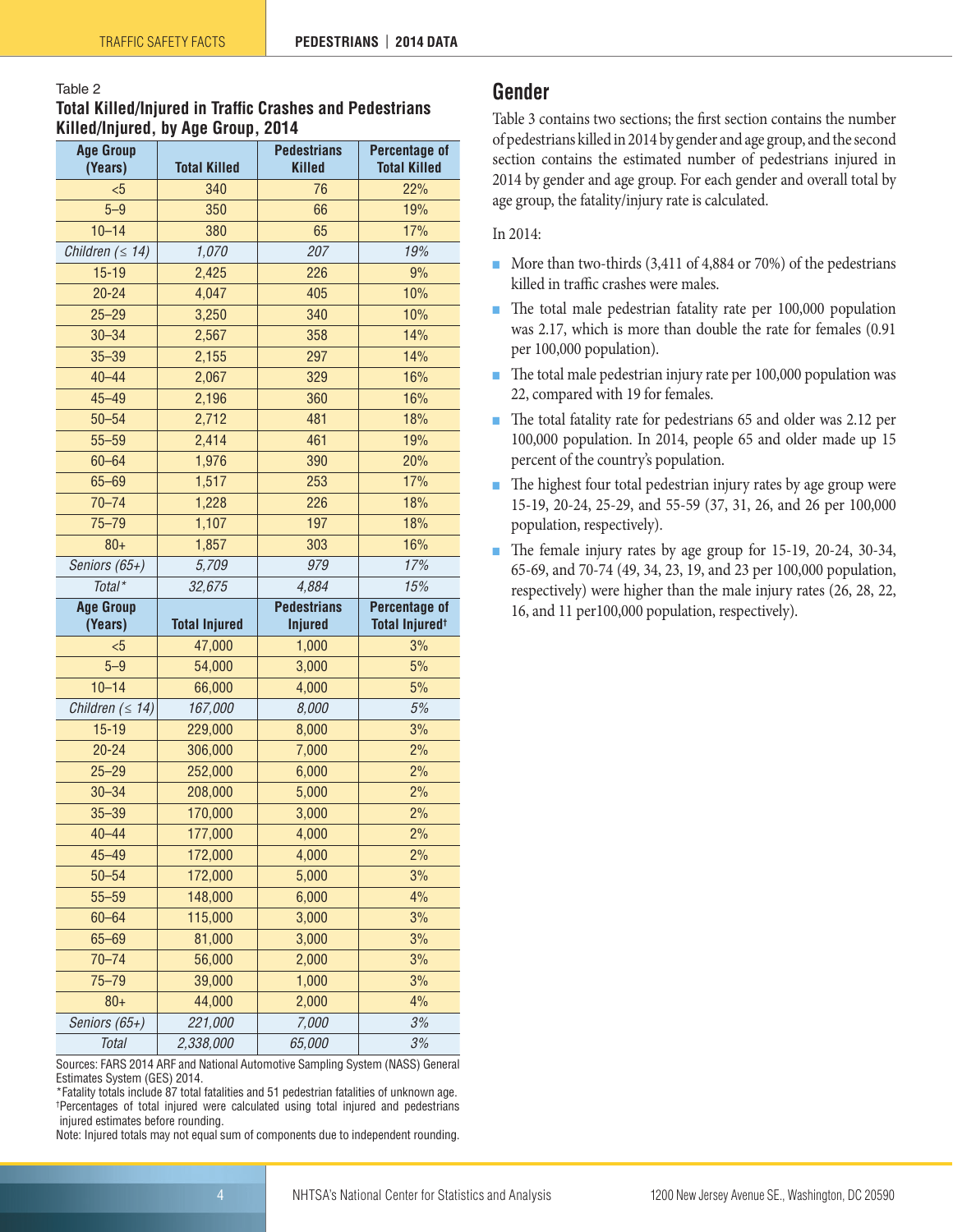#### Table 3 **Pedestrians Killed/Injured in Traffic Crashes and Fatality/Injury Rates, by Age and Gender, 2014**

|                       | <b>Male</b>    |                   |                           |                | <b>Female</b>     |                           | <b>Total</b>   |                   |                           |  |
|-----------------------|----------------|-------------------|---------------------------|----------------|-------------------|---------------------------|----------------|-------------------|---------------------------|--|
|                       |                | <b>Population</b> | <b>Fatality</b>           |                | <b>Population</b> | <b>Fatality</b>           |                | <b>Population</b> | <b>Fatality</b>           |  |
| Age (Years)           | <b>Killed</b>  | (thousands)       | Rate*                     | <b>Killed</b>  | (thousands)       | Rate*                     | <b>Killed</b>  | (thousands)       | Rate*                     |  |
| < 5                   | 43             | 10,156            | 0.42                      | 33             | 9,721             | 0.34                      | 76             | 19,877            | 0.38                      |  |
| $5-9$                 | 39             | 10,478            | 0.37                      | 27             | 10,041            | 0.27                      | 66             | 20,520            | 0.32                      |  |
| $10 - 14$             | 41             | 10,551            | 0.39                      | 24             | 10,120            | 0.24                      | 65             | 20,672            | 0.31                      |  |
| Children $( \leq 14)$ | 123            | 31,185            | 0.39                      | 84             | 29,883            | 0.28                      | 207            | 61,068            | 0.34                      |  |
| $15 - 19$             | 161            | 10,784            | 1.49                      | 65             | 10,284            | 0.63                      | 226            | 21,068            | 1.07                      |  |
| $20 - 24$             | 289            | 11,739            | 2.46                      | 116            | 11,173            | 1.04                      | 405            | 22,912            | 1.77                      |  |
| $25 - 29$             | 251            | 11,161            | 2.25                      | 89             | 10,827            | 0.82                      | 340            | 21,988            | 1.55                      |  |
| 30-34                 | 267            | 10,809            | 2.47                      | 91             | 10,720            | 0.85                      | 358            | 21,529            | 1.66                      |  |
| 35-39                 | 207            | 9,940             | 2.08                      | 90             | 9,982             | 0.90                      | 297            | 19,922            | 1.49                      |  |
| $40 - 44$             | 250            | 10,219            | 2.45                      | 79             | 10,372            | 0.76                      | 329            | 20,591            | 1.60                      |  |
| 45-49                 | 253            | 10,347            | 2.45                      | 107            | 10,541            | 1.02                      | 360            | 20,888            | 1.72                      |  |
| 50-54                 | 352            | 11,078            | 3.18                      | 129            | 11,493            | 1.12                      | 481            | 22,571            | 2.13                      |  |
| 55-59                 | 333            | 10,444            | 3.19                      | 128            | 11,067            | 1.16                      | 461            | 21,511            | 2.14                      |  |
| 60-64                 | 264            | 8,878             | 2.97                      | 126            | 9,688             | 1.30                      | 390            | 18,566            | 2.10                      |  |
| 65-69                 | 159            | 7,249             | 2.19                      | 94             | 8,076             | 1.16                      | 253            | 15,325            | 1.65                      |  |
| 70-74                 | 153            | 5,100             | 3.00                      | 73             | 5,973             | 1.22                      | 226            | 11,073            | 2.04                      |  |
| 75-79                 | 122            | 3,512             | 3.47                      | 75             | 4,411             | 1.70                      | 197            | 7,922             | 2.49                      |  |
| $80 +$                | 193            | 4,491             | 4.30                      | 109            | 7,432             | 1.47                      | 303            | 11,923            | 2.54                      |  |
| Seniors (65+)         | 627            | 20,352            | 3.08                      | 351            | 25,892            | 1.36                      | 979            | 46,243            | 2.12                      |  |
| Total <sup>1</sup>    | 3,411          | 156,936           | 2.17                      | 1,466          | 161,921           | 0.91                      | 4,884          | 318,857           | 1.53                      |  |
|                       |                |                   |                           |                |                   |                           |                |                   |                           |  |
|                       |                | <b>Male</b>       |                           |                | <b>Female</b>     |                           |                | <b>Total</b>      |                           |  |
|                       |                | <b>Population</b> |                           |                | <b>Population</b> |                           |                | <b>Population</b> |                           |  |
| Age (Years)           | <b>Injured</b> | (thousands)       | Injury Rate* <sup>†</sup> | <b>Injured</b> | (thousands)       | Injury Rate* <sup>†</sup> | <b>Injured</b> | (thousands)       | Injury Rate* <sup>†</sup> |  |
| $5$                   | 1,000          | 10,156            | $\overline{7}$            | 1,000          | 9,721             | $\overline{7}$            | 1,000          | 19,877            | $\overline{7}$            |  |
| $5-9$                 | 2,000          | 10,478            | 19                        | 1,000          | 10,041            | 8                         | 3,000          | 20,520            | 14                        |  |
| $10 - 14$             | 2,000          | 10,551            | 19                        | 2,000          | 10,120            | 16                        | 4,000          | 20,672            | 17                        |  |
| Children $( \leq 14)$ | 5,000          | 31,185            | 15                        | 3,000          | 29,883            | 11                        | 8,000          | 61,068            | 13                        |  |
| $15 - 19$             | 3,000          | 10,784            | 26                        | 5,000          | 10,284            | 49                        | 8,000          | 21,068            | 37                        |  |
| $20 - 24$             | 3,000          | 11,739            | 28                        | 4,000          | 11,173            | 34                        | 7,000          | 22,912            | 31                        |  |
| $25 - 29$             | 3,000          | 11,161            | 30                        | 2,000          | 10,827            | 21                        | 6,000          | 21,988            | 26                        |  |
| 30-34                 | 2,000          | 10,809            | 22                        | 2,000          | 10,720            | 23                        | 5,000          | 21,529            | 23                        |  |
| 35-39                 | 2,000          | 9,940             | 20                        | 1,000          | 9,982             | 11                        | 3,000          | 19,922            | 16                        |  |
| $40 - 44$             | 2,000          | 10,219            | 21                        | 1,000          | 10,372            | 14                        | 4,000          | 20,591            | 17                        |  |
| 45-49                 | 3,000          | 10,347            | 26                        | 1,000          | 10,541            | 11                        | 4,000          | 20,888            | 19                        |  |
| 50-54                 | 2,000          | 11,078            | 22                        | 2,000          | 11,493            | 18                        | 5,000          | 22,571            | 20                        |  |
| 55-59                 | 3,000          | 10,444            | 32                        | 2,000          | 11,067            | 20                        | 6,000          | 21,511            | 26                        |  |
| 60-64                 | 2,000          | 8,878             | 22                        | 1,000          | 9,688             | 15                        | 3,000          | 18,566            | 18                        |  |
| 65-69                 | 1,000          | 7,249             | 16                        | 1,000          | 8,076             | 19                        | 3,000          | 15,325            | 17                        |  |
| 70-74                 | 1,000          | 5,100             | 11                        | 1,000          | 5,973             | 23                        | 2,000          | 11,073            | 18                        |  |
| 75-79                 | 1,000          | 3,512             | 17                        | $500$          | 4,411             | $\star\,\star$            | 1,000          | 7,922             | 13                        |  |
| $80 +$                | 1,000          | 4,491             | 26                        | 1,000          | 7,432             | 8                         | 2,000          | 11,923            | 15                        |  |
| Seniors (65+)         | 3,000          | 20,352            | 17                        | 4,000          | 25,892            | 15                        | 7,000          | 46,243            | 16                        |  |

Sources: FARS 2014 ARF, NASS GES 2014, and Population – Bureau of the Census.

\* Rate per 100,000 population.

\*\* If less than 500 injured, injury rate is not shown.

† Injury rates were calculated using injured estimates before rounding. 1 Fatality totals include 51 fatalities – 34 fatalities of unknown male age and 11 fatalities of unknown female age.

2 Injured totals may not equal sum of components due to independent rounding.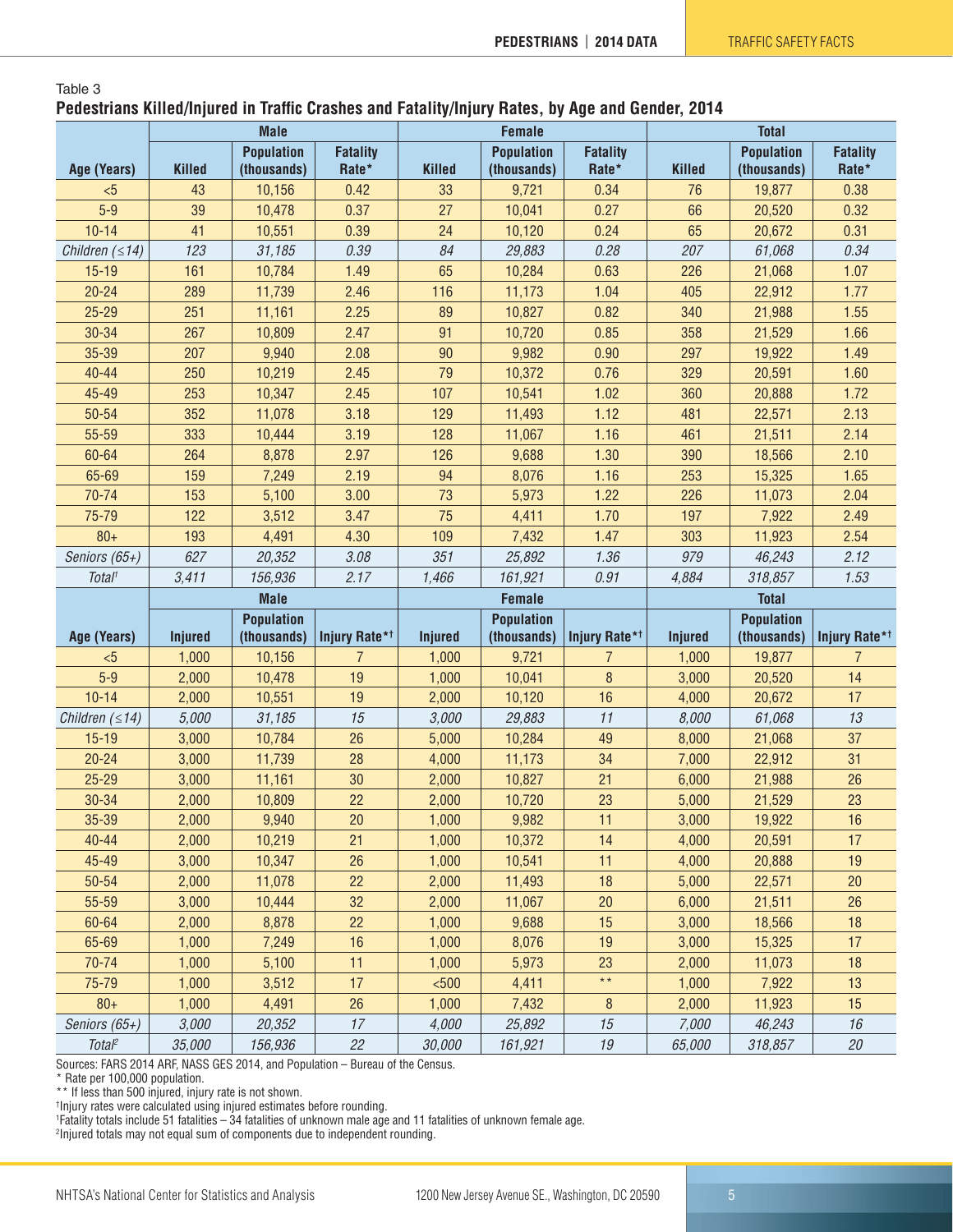## <span id="page-5-0"></span>**Alcohol**

Alcohol involvement—for the driver and/or the pedestrian was reported in 48 percent of the traffic crashes that resulted in pedestrian fatalities in 2014. Alcohol involvement is defined as whether alcohol was consumed by the driver and/or the pedestrian prior to the crash; the presence of alcohol may or may not be the contributing cause of the crash.

Table 4 provides the estimated crash-level statistics of alcohol involvement for both pedestrians killed and involved drivers killed

 or survived. If more than one pedestrian was killed in a crash, the pedestrian with the highest blood alcohol concentration (BAC) was used. If more than one driver was involved in a crash, the driver with the highest BAC was used.

- An estimated 34 percent of fatal pedestrian crashes had a pedestrian with a BAC of .08 grams per deciliter (g/dL) or higher.
- An estimated 14 percent of fatal pedestrian crashes had drivers with BACs of .08 g/dL or higher.

#### Table 4

## **Alcohol Involvement in Crashes That Resulted in Pedestrian Fatalities, 2014**

|                         | Driver, BAC=.00 |                | Driver, BAC=.01-.07 |                |               | Driver, BAC=.08+ | <b>Total</b>  |                |  |
|-------------------------|-----------------|----------------|---------------------|----------------|---------------|------------------|---------------|----------------|--|
|                         | <b>Number</b>   | <b>Percent</b> | <b>Number</b>       | <b>Percent</b> | <b>Number</b> | <b>Percent</b>   | <b>Number</b> | <b>Percent</b> |  |
| Pedestrian, BAC=.00     | 2.513           | 52%            | 102                 | 2%             | 381           | 8%               | 2.996         | 62%            |  |
| Pedestrian, BAC=.01-.07 | 148             | 3%             | 13                  | $0\%$          | 36            | 1%               | 197           | 4%             |  |
| Pedestrian, BAC .08+    | 1.273           | 26%            | 80                  | 2%             | 268           | 6%               | 1.620         | 34%            |  |
| $Total*$                | 3.934           | 82%            | 194                 | 4%             | 685           | 14%              | 4.813         | 100%           |  |

Source: FARS 2014 ARF.

\*Note: The alcohol levels in this table were determined using the alcohol levels of the pedestrians killed and the involved drivers (killed or survived).

Table 5 provides the estimated person-level statistics of alcohol involvement for pedestrians killed by age groups in 2005 and 2014:

- Pedestrians 35 to 44 years old who were killed had BACs of .08 g/dL or higher at an estimated 49 percent in 2014 and 51 percent in 2005. These were the highest percentages in both years.
- An estimated 35 percent of pedestrians killed had BACs of .08 g/dL or higher in 2005 and 2014.
- Table 5

#### **Alcohol Involvement for Pedestrians Killed in Traffic Crashes, by Age, 2005 and 2014**

|                | 2005                           |                         |                                    |                          |                          |                                | 2014                    |                                |                          |                          |  |
|----------------|--------------------------------|-------------------------|------------------------------------|--------------------------|--------------------------|--------------------------------|-------------------------|--------------------------------|--------------------------|--------------------------|--|
| Age<br>(Years) | Number of<br><b>Fatalities</b> | $%$ With<br>$BAC = .00$ | $%$ With<br>$BAC =$<br>$.01 - .07$ | $%$ With<br>$BAC = .08+$ | $%$ With<br>$BAC = .01+$ | Number of<br><b>Fatalities</b> | $%$ With<br>$BAC = .00$ | $%$ With<br>$BAC =$<br>.01–.07 | $%$ With<br>$BAC = .08+$ | $%$ With<br>$BAC = .01+$ |  |
| $16 - 20$      | 281                            | 69%                     | 4%                                 | 27%                      | 31%                      | 288                            | 66%                     | 7%                             | 27%                      | 34%                      |  |
| $21 - 24$      | 297                            | 47%                     | 4%                                 | 49%                      | 53%                      | 317                            | 52%                     | 4%                             | 44%                      | 48%                      |  |
| $25 - 34$      | 615                            | 45%                     | 6%                                 | 48%                      | 55%                      | 698                            | 50%                     | 4%                             | 45%                      | 50%                      |  |
| $35 - 44$      | 804                            | 44%                     | 5%                                 | 51%                      | 56%                      | 626                            | 48%                     | 4%                             | 49%                      | 52%                      |  |
| $45 - 54$      | 914                            | 52%                     | 4%                                 | 44%                      | 48%                      | 841                            | 48%                     | 6%                             | 46%                      | 52%                      |  |
| $55 - 64$      | 559                            | 68%                     | 5%                                 | 27%                      | 32%                      | 851                            | 64%                     | 4%                             | 32%                      | 36%                      |  |
| $65 - 74$      | 411                            | 85%                     | 3%                                 | 12%                      | 15%                      | 479                            | 81%                     | 5%                             | 14%                      | 19%                      |  |
| $75 - 84$      | 423                            | 93%                     | 2%                                 | 6%                       | 7%                       | 329                            | 92%                     | 2%                             | 6%                       | 8%                       |  |
| $85 +$         | 154                            | 96%                     | $0\%$                              | 3%                       | 4%                       | 171                            | 94%                     | 2%                             | 4%                       | 6%                       |  |
| <b>Total</b>   | 4.458                          | 61%                     | 4%                                 | 35%                      | 39%                      | 4.600                          | 61%                     | 4%                             | 35%                      | 39%                      |  |

Source: FARS 2014 ARF.

\*Excluding pedestrians under 16 years old and pedestrians of unknown age.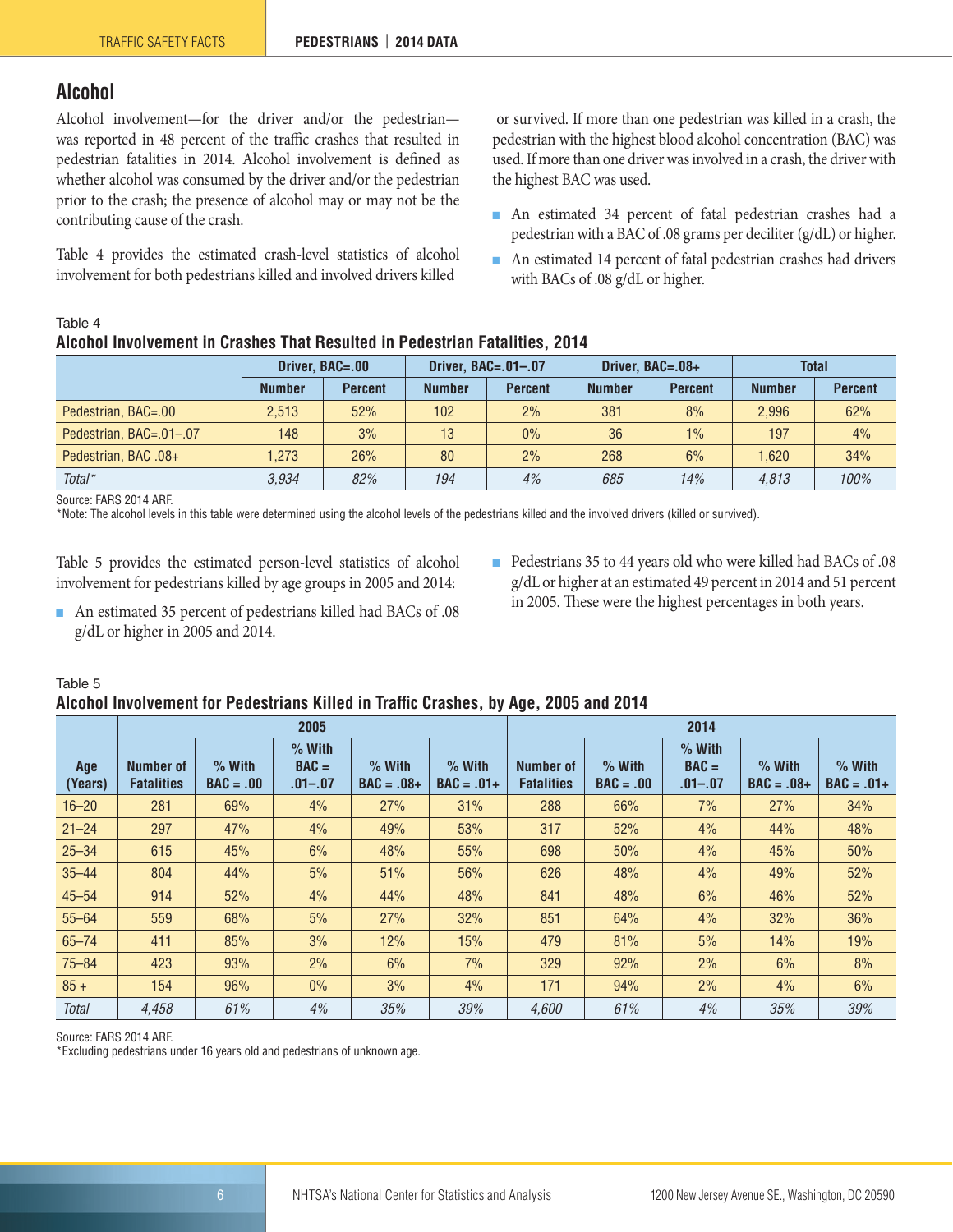## <span id="page-6-0"></span>**Vehicle Type and Impact Point**

Table 6 presents the number of pedestrians killed by vehicle type and location on the vehicle where pedestrians were struck in singlevehicle crashes. In 2014:

- Ninety percent (4,408) of the pedestrians were killed in a motor vehicle traffic crash that involved single vehicles; 10 percent (476) were killed in multivehicle crashes.
- Pedestrians who died were more likely to be struck by the front of the vehicle than the rear, right, or left side.

**Pedestrians Killed in Single-Vehicle Crashes, by Vehicle Type Involved, 2014**

- Passenger cars and light trucks (including SUVs, pickups, and vans) had the highest percentages of front impacts than other vehicles (such as large trucks or buses).
- Large trucks and buses had the highest percentage of right side, left side, and rear impacts.

Almost one-fifth (18%) of the pedestrians killed in 2014 were struck in single-vehicle or multivehicle crashes that involved hit-and-run drivers.

| , ouvoniumo kinou in omigio volnolo oruonoo, sy volnolo typo mvolvou, eo i t |                                           |                |                   |                |                  |                |                |                |                      |                |               |                |
|------------------------------------------------------------------------------|-------------------------------------------|----------------|-------------------|----------------|------------------|----------------|----------------|----------------|----------------------|----------------|---------------|----------------|
|                                                                              | <b>Initial Point of Impact on Vehicle</b> |                |                   |                |                  |                |                |                |                      |                |               |                |
|                                                                              |                                           | <b>Front</b>   | <b>Right Side</b> |                | <b>Left Side</b> |                | <b>Rear</b>    |                | <b>Other/Unknown</b> |                | <b>Total</b>  |                |
| <b>Vehicle Type</b>                                                          | <b>Number</b>                             | <b>Percent</b> | <b>Number</b>     | <b>Percent</b> | <b>Number</b>    | <b>Percent</b> | <b>Number</b>  | <b>Percent</b> | <b>Number</b>        | <b>Percent</b> | <b>Number</b> | <b>Percent</b> |
| Passenger Car                                                                | 1,639                                     | 89.9%          | 51                | 2.8%           | 26               | 1.4%           | 24             | 1.3%           | 84                   | 4.6%           | 1,824         | 100.0%         |
| Light Trucks*                                                                | ,662                                      | 88.5%          | 41                | 2.2%           | 28               | 1.5%           | 37             | 2.0%           | 111                  | 5.9%           | 1,879         | 100.0%         |
| $-SUV$                                                                       | 679                                       | 89.6%          | 10                | 1.3%           | $\mathfrak g$    | 1.2%           | 14             | 1.8%           | 46                   | 6.1%           | 758           | 100.0%         |
| -Pickup                                                                      | 698                                       | 88.6%          | 23                | 2.9%           | 13               | 1.6%           | 14             | 1.8%           | 40                   | 5.1%           | 788           | 100.0%         |
| $-Van$                                                                       | 264                                       | 86.6%          | 8                 | 2.6%           | 6                | 2.0%           | 9              | 3.0%           | 18                   | 5.9%           | 305           | 100.0%         |
| Large Truck                                                                  | 182                                       | 74.9%          | 17                | 7.0%           | 8                | 3.3%           | 12             | 4.9%           | 24                   | 9.9%           | 243           | 100.0%         |
| <b>Bus</b>                                                                   | 47                                        | 64.4%          | 10                | 13.7%          | $\overline{2}$   | 2.7%           | $\overline{4}$ | 5.5%           | 10                   | 13.7%          | 73            | 100.0%         |
| Other/Unknown Vehicle                                                        | 232                                       | 59.8%          | $\overline{4}$    | 1.0%           | $\overline{2}$   | 0.5%           |                | 0.3%           | 149                  | 38.4%          | 388           | 100.0%         |
| <b>Total</b>                                                                 | 3.763                                     | 85.4%          | 123               | 2.8%           | 66               | 1.5%           | 78             | 1.8%           | 378                  | 8.6%           | 4,408         | 100.0%         |

Source: FARS 2014 ARF.

Table 6

\*Light truck totals include other/unknown light trucks.

## <span id="page-6-1"></span>**Fatalities by State**

For each State (and the District of Columbia) in 2014, Table 7 presents the resident population total, total traffic fatalities, pedestrian fatalities, percentage of pedestrian fatalities of total traffic fatalities, and proportion of pedestrian fatalities per 100,000 population. Included also in Table 7 is Puerto Rico, which is not included in the overall U.S. total. In 2014:

- The total motor vehicle traffic fatalities ranged from 23 (District of Columbia) to 3,538 (Texas).
- Pedestrian fatalities were highest in California (697), followed by Florida (588) and Texas (476).
- The individual State percentages of pedestrian fatalities by total traffic fatalities ranged from a low of 3.3 percent (Wyoming) to a high of 39.1 percent (District of Columbia), compared to the national average of 14.9 percent.
- The highest State pedestrian fatality rate per 100,000 population was in New Mexico (3.55), followed by Florida (2.96).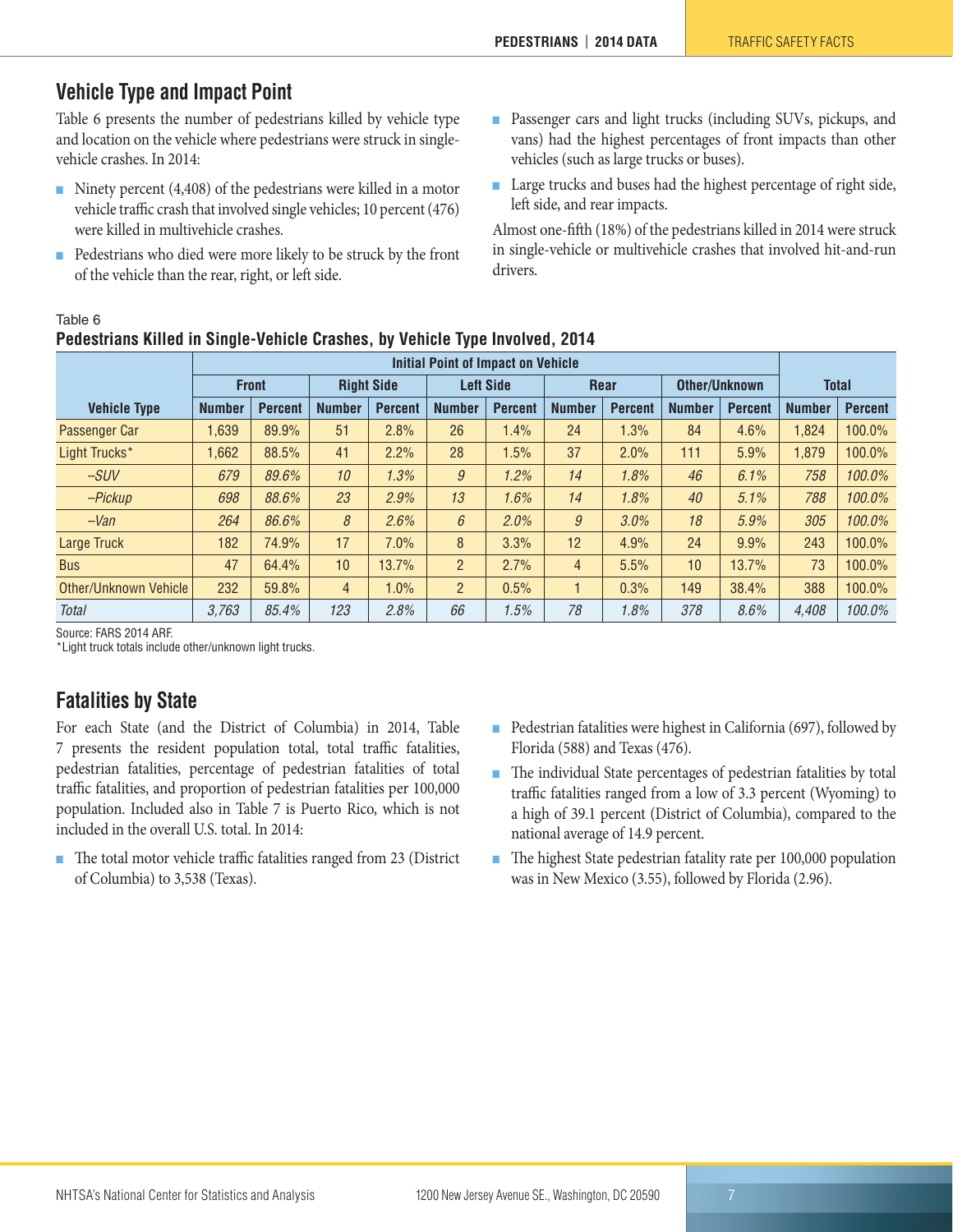#### Table 7 **Motor Vehicle Traffic Crash Fatalities, Pedestrian Traffic Fatalities, and Fatality Rates, by State, 2014**

|                       |                            |                                 |                              | <b>Percentage of</b>            | <b>Pedestrian Fatalities per</b> |
|-----------------------|----------------------------|---------------------------------|------------------------------|---------------------------------|----------------------------------|
| <b>State</b>          | <b>Resident Population</b> | <b>Total Traffic Fatalities</b> | <b>Pedestrian Fatalities</b> | <b>Total Traffic Fatalities</b> | 100,000 Population               |
| Alabama               | 4,849,377                  | 820                             | 96                           | 11.7%                           | 1.98                             |
| Alaska                | 736,732                    | $\overline{73}$                 | $\overline{14}$              | 19.2%                           | 1.90                             |
| Arizona               | 6,731,484                  | 770                             | 141                          | 18.3%                           | 2.09                             |
| <b>Arkansas</b>       | 2,966,369                  | 466                             | 36                           | 7.7%                            | 1.21                             |
| California            | 38,802,500                 | 3,074                           | 697                          | 22.7%                           | 1.80                             |
| Colorado              | 5,355,866                  | 488                             | 63                           | 12.9%                           | 1.18                             |
| Connecticut           | 3,596,677                  | 248                             | $\overline{47}$              | 19.0%                           | 1.31                             |
| <b>Delaware</b>       | 935,614                    | 121                             | $\overline{25}$              | 20.7%                           | 2.67                             |
| Dist of Columbia      | 658,893                    | $\overline{23}$                 | 9                            | 39.1%                           | 1.37                             |
| Florida               | 19,893,297                 | 2,494                           | 588                          | 23.6%                           | 2.96                             |
| Georgia               | 10,097,343                 | 1,164                           | 163                          | 14.0%                           | 1.61                             |
| Hawaii                | 1,419,561                  | 95                              | 24                           | 25.3%                           | 1.69                             |
| Idaho                 | 1,634,464                  | 186                             | $\overline{13}$              | 7.0%                            | 0.80                             |
| <b>Illinois</b>       | 12,880,580                 | 924                             | 123                          | 13.3%                           | 0.95                             |
| Indiana               | 6,596,855                  | 746                             | 78                           | 10.5%                           | 1.18                             |
| lowa                  | 3,107,126                  | 321                             | 19                           | 5.9%                            | 0.61                             |
| Kansas                | 2,904,021                  | 385                             | $\overline{23}$              | 6.0%                            | 0.79                             |
| Kentucky              | 4,413,457                  | 672                             | $\overline{57}$              | 8.5%                            | 1.29                             |
| Louisiana             | 4,649,676                  | 737                             | 105                          | 14.2%                           | 2.26                             |
| <b>Maine</b>          | 1,330,089                  | $\overline{131}$                | 9                            | 6.9%                            | 0.68                             |
| Maryland              | 5,976,407                  | 442                             | 101                          | 22.9%                           | 1.69                             |
| <b>Massachusetts</b>  | 6,745,408                  | 328                             | 70                           | 21.3%                           | 1.04                             |
| Michigan              | 9,909,877                  | 901                             | 148                          | 16.4%                           | 1.49                             |
| Minnesota             | 5,457,173                  | 361                             | $\overline{15}$              | 4.2%                            | 0.27                             |
| Mississippi           | 2,994,079                  | 607                             | 53                           | 8.7%                            | 1.77                             |
| <b>Missouri</b>       | 6,063,589                  | 766                             | 65                           | 8.5%                            | 1.07                             |
| Montana               | 1,023,579                  | 192                             | 10                           | 5.2%                            | 0.98                             |
| Nebraska              | 1,881,503                  | 225                             | 9                            | 4.0%                            | 0.48                             |
| Nevada                | 2,839,099                  | 290                             | 70                           | 24.1%                           | 2.47                             |
| <b>New Hampshire</b>  | 1,326,813                  | $\overline{95}$                 | $\overline{12}$              | 12.6%                           | 0.90                             |
| New Jersey            | 8,938,175                  | 556                             | 168                          | 30.2%                           | 1.88                             |
| <b>New Mexico</b>     | 2,085,572                  | 383                             | $\overline{74}$              | 19.3%                           | 3.55                             |
| <b>New York</b>       | 19,746,227                 | 1,039                           | 263                          | 25.3%                           | 1.33                             |
| <b>North Carolina</b> | 9,943,964                  | 1,284                           | $\frac{172}{2}$              | 13.4%                           | 1.73                             |
| North Dakota          | 739,482                    | 135                             | 9                            | 6.7%                            | 1.22                             |
| Ohio                  | 11,594,163                 | 1,006                           | 86                           | 8.5%                            | 0.74                             |
| Oklahoma              | 3,878,051                  | 669                             | 50                           | 7.5%                            | 1.29                             |
| Oregon                | 3,970,239                  | 357                             | $\overline{57}$              | 16.0%                           | 1.44                             |
| Pennsylvania          | 12,787,209                 | 1,195                           | 161                          | 13.5%                           | 1.26                             |
| <b>Rhode Island</b>   | 1,055,173                  | $\overline{52}$                 | 14                           | 26.9%                           | 1.33                             |
| South Carolina        | 4,832,482                  | 824                             | 107                          | 13.0%                           | 2.21                             |
| <b>South Dakota</b>   | 853,175                    | 136                             | 9                            | 6.6%                            | 1.05                             |
| Tennessee             | 6,549,352                  | 962                             | 86                           | 8.9%                            | 1.31                             |
| <b>Texas</b>          | 26,956,958                 | 3,538                           | 476                          | 13.5%                           | 1.77                             |
| Utah                  | 2,942,902                  | 256                             | 32                           | 12.5%                           | 1.09                             |
| Vermont               | 626,562                    | 44                              | 5                            | 11.4%                           | 0.80                             |
| Virginia              | 8,326,289                  | 703                             | 88                           | 12.5%                           | 1.06                             |
| Washington            | 7,061,530                  | 462                             | $\overline{75}$              | 16.2%                           | 1.06                             |
| <b>West Virginia</b>  | 1,850,326                  | 272                             | 19                           | 7.0%                            | 1.03                             |
| Wisconsin             | 5,757,564                  | $\overline{507}$                | 45                           | 8.9%                            | 0.78                             |
| Wyoming               | 584,153                    | 150                             | 5                            | 3.3%                            | 0.86                             |
| U.S. Total            | 318,857,056                | 32,675                          | 4,884                        | 14.9%                           | 1.53                             |
| Puerto Rico           | 3,548,397                  | 304                             | 95                           | 31.3%                           | 2.68                             |
|                       |                            |                                 |                              |                                 |                                  |

Sources: FARS 2014 ARF, and Population – Bureau of the Census.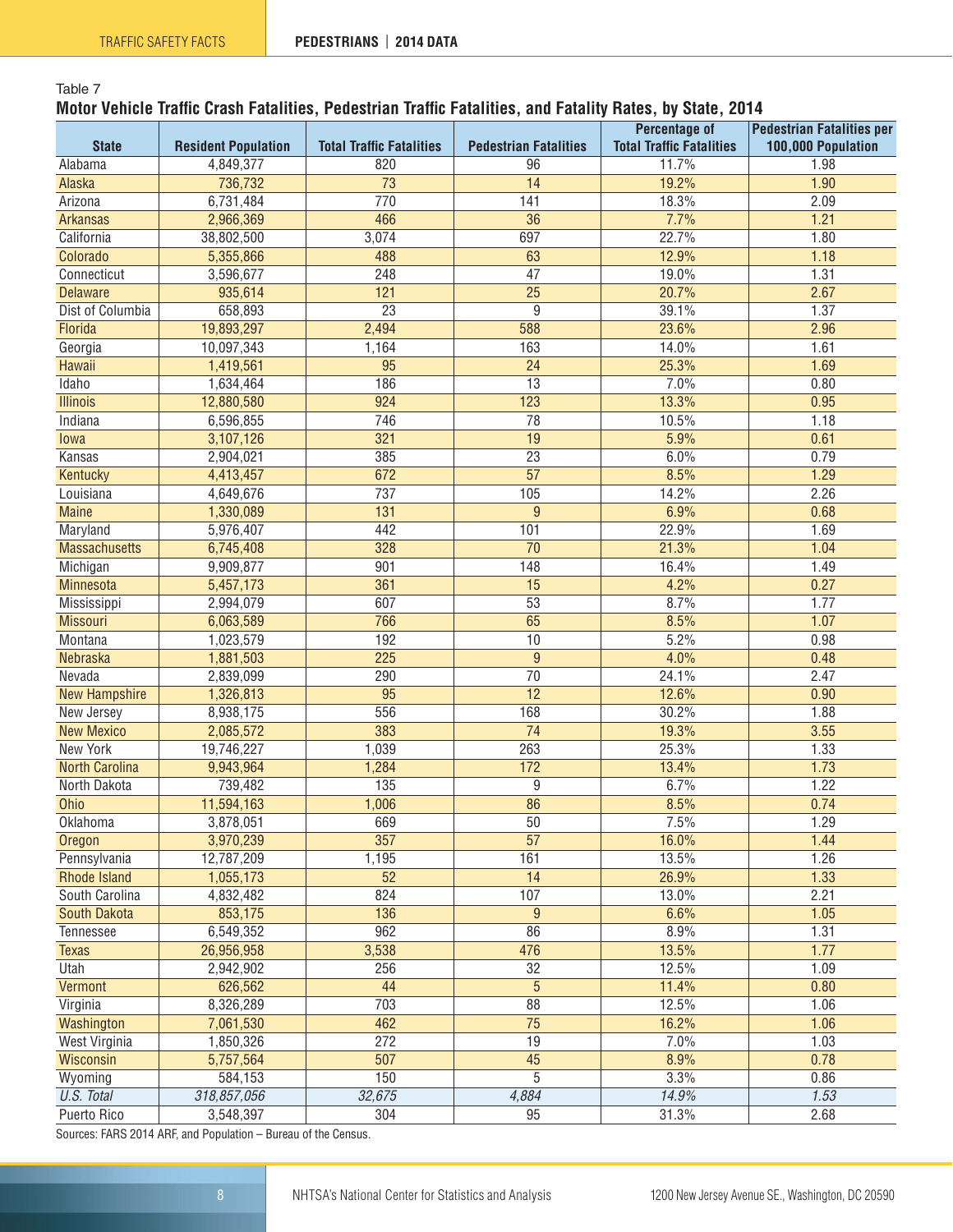## <span id="page-8-0"></span>**Fatalities by City**

The pedestrian fatality rates of major cities were generally higher than the national average of 1.53 per 100,000 population in 2014 with a few exceptions. For each city with a population of 500,000 or greater in 2014, Table 8 contains the resident population total, total traffic fatalities, pedestrian fatalities, percentage of pedestrian fatalities of total traffic fatalities, and fatality rates per 100,000 population for total killed and pedestrians killed. Detroit had the highest pedestrian fatality rate per 100,000 population (5.88), followed by Albuquerque (5.03), Phoenix (4.36), San Antonio (3.69), and Jacksonville (3.40).

Table 8

**People Killed, Pedestrians Killed, Population, and Fatality Rates in Cities With a Population of 500,000 or Greater, 2014**

|                                                      | <b>Resident</b>   | <b>Total Traffic</b> | <b>Pedestrian</b> | <b>Percentage of</b><br><b>Total Traffic</b> | <b>Fatality Rate per</b><br>100,000 Population |                   |  |
|------------------------------------------------------|-------------------|----------------------|-------------------|----------------------------------------------|------------------------------------------------|-------------------|--|
| <b>City</b>                                          | <b>Population</b> | <b>Fatalities</b>    | <b>Fatalities</b> | <b>Fatalities</b>                            | <b>Total</b>                                   | <b>Pedestrian</b> |  |
| New York, NY                                         | 8,491,079         | 248                  | 125               | 50.4%                                        | 2.92                                           | 1.47              |  |
| Los Angeles, CA                                      | 3,928,864         | 240                  | 96                | 40.0%                                        | 6.11                                           | 2.44              |  |
| Chicago, IL                                          | 2,722,389         | 120                  | 35                | 29.2%                                        | 4.41                                           | 1.29              |  |
| Houston, TX                                          | 2,239,558         | 232                  | 60                | 25.9%                                        | 10.36                                          | 2.68              |  |
| Philadelphia, PA                                     | 1,560,297         | 97                   | 38                | 39.2%                                        | 6.22                                           | 2.44              |  |
| Phoenix, AZ                                          | 1,537,058         | 177                  | 67                | 37.9%                                        | 11.52                                          | 4.36              |  |
| San Antonio, TX                                      | 1,436,697         | 147                  | 53                | 36.1%                                        | 10.23                                          | 3.69              |  |
| San Diego, CA                                        | 1,381,069         | 79                   | 32                | 40.5%                                        | 5.72                                           | 2.32              |  |
| Dallas, TX                                           | 1,281,047         | 154                  | 41                | 26.6%                                        | 12.02                                          | 3.20              |  |
| San Jose, CA                                         | 1,015,785         | 55                   | 22                | 40.0%                                        | 5.41                                           | 2.17              |  |
| Austin, TX                                           | 912,791           | 58                   | 12                | 20.7%                                        | 6.35                                           | 1.31              |  |
| Jacksonville, FL                                     | 853,382           | 106                  | 29                | 27.4%                                        | 12.42                                          | 3.40              |  |
| San Francisco, CA                                    | 852,469           | 32                   | 19                | 59.4%                                        | 3.75                                           | 2.23              |  |
| Indianapolis, IN                                     | 848,788           | 83                   | 19                | 22.9%                                        | 9.78                                           | 2.24              |  |
| Columbus, OH                                         | 835,957           | 49                   | 11                | 22.4%                                        | 5.86                                           | 1.32              |  |
| Fort Worth, TX                                       | 812,238           | 76                   | 19                | 25.0%                                        | 9.36                                           | 2.34              |  |
| Charlotte, NC                                        | 809,958           | 62                   | 11                | 17.7%                                        | 7.65                                           | 1.36              |  |
| Detroit, MI                                          | 680,250           | 125                  | 40                | 32.0%                                        | 18.38                                          | 5.88              |  |
| El Paso, TX                                          | 679,036           | 49                   | 15                | 30.6%                                        | 7.22                                           | 2.21              |  |
| Seattle, WA                                          | 668,342           | 18                   | 5                 | 27.8%                                        | 2.69                                           | 0.75              |  |
| Denver, CO                                           | 663,862           | 42                   | 13                | 31.0%                                        | 6.33                                           | 1.96              |  |
| Washington, DC                                       | 658,893           | 23                   | 9                 | 39.1%                                        | 3.49                                           | 1.37              |  |
| Memphis, TN                                          | 656,861           | 89                   | 20                | 22.5%                                        | 13.55                                          | 3.04              |  |
| Boston, MA                                           | 655,884           | 22                   | 12                | 54.5%                                        | 3.35                                           | 1.83              |  |
| Nashville-Davidson<br>metropolitan area, TN          | 644,014           | 52                   | 11                | 21.2%                                        | 8.07                                           | 1.71              |  |
| Baltimore, MD                                        | 622,793           | 30                   | 13                | 43.3%                                        | 4.82                                           | 2.09              |  |
| Oklahoma City, OK                                    | 620,602           | 68                   | 10                | 14.7%                                        | 10.96                                          | 1.61              |  |
| Portland, OR                                         | 619,360           | 21                   | 10                | 47.6%                                        | 3.39                                           | 1.61              |  |
| Las Vegas, NV                                        | 613,599           | 39                   | $\boldsymbol{9}$  | 23.1%                                        | 6.36                                           | 1.47              |  |
| Louisville/Jefferson County<br>metropolitan area, KY | 612,780           | 70                   | 15                | 21.4%                                        | 11.42                                          | 2.45              |  |
| Milwaukee, WI                                        | 599,642           | 50                   | 15                | 30.0%                                        | 8.34                                           | 2.50              |  |
| Albuquerque, NM                                      | 557,169           | 55                   | 28                | 50.9%                                        | 9.87                                           | 5.03              |  |
| Tucson, AZ                                           | 527,972           | 51                   | 10                | 19.6%                                        | 9.66                                           | 1.89              |  |
| Fresno, CA                                           | 515,986           | 21                   | 9                 | 42.9%                                        | 4.07                                           | 1.74              |  |

Sources: FARS 2014 ARF and Population – U.S. Census Bureau.